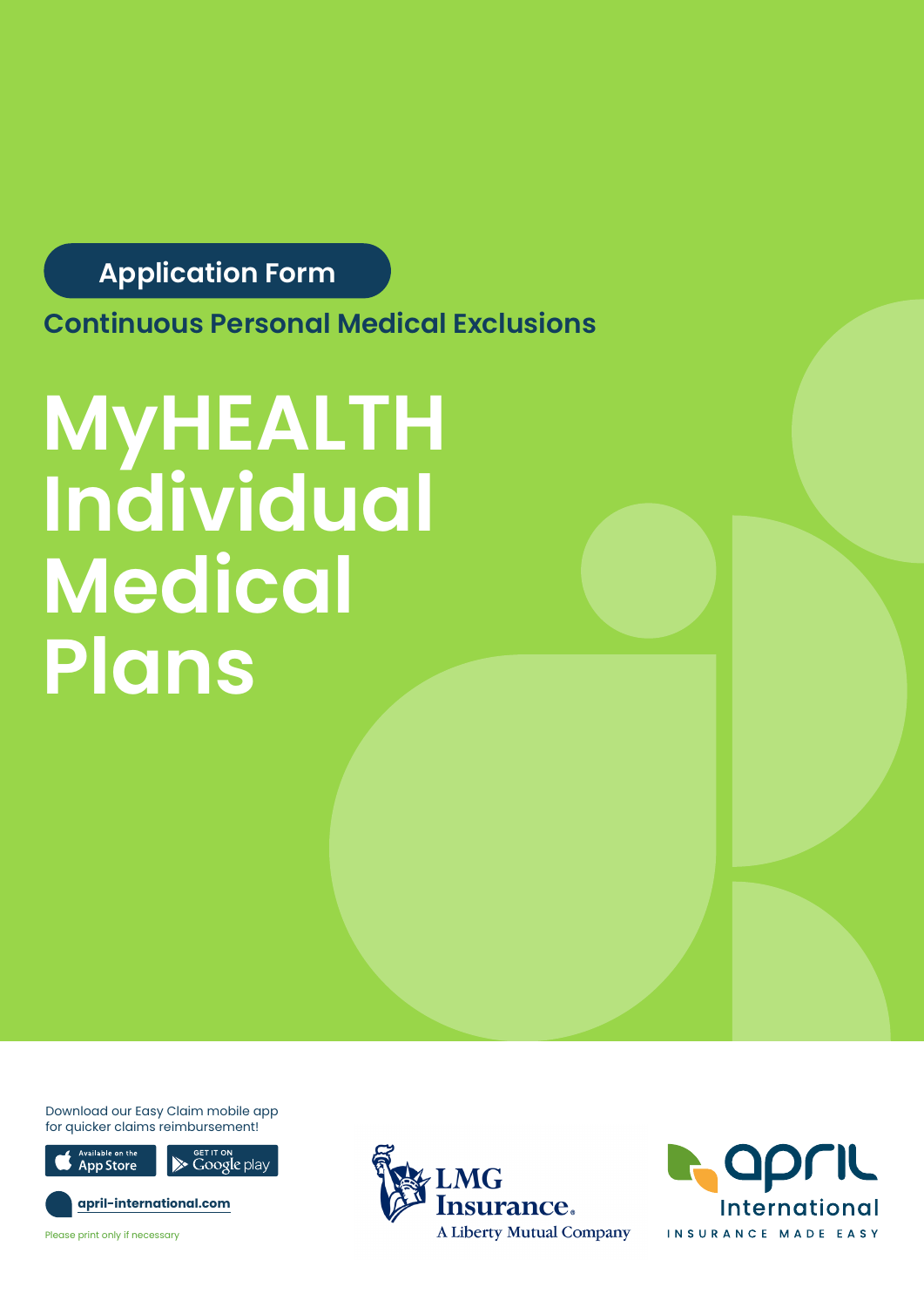## **YOUR APPLICATION, STEP BY STEP.**



This is your application form. Complete it, sign it, send it.



An underwriting offer will be provided in **3 working days or less**.

## **ONCE OUR OFFER HAS BEEN ACCEPTED, IN 5 WORKING DAYS, YOU WILL RECEIVE:**

 $\mathcal V$  Your full member's pack (by email) This includes relevant documentation such as claim forms, instructions, terms and conditions, and benefit schedules.

 $\mathcal{N}$  You will be able to download your member card containing emergency contact numbers for requesting assistance services or before admission to hospital on our Easy Claim app.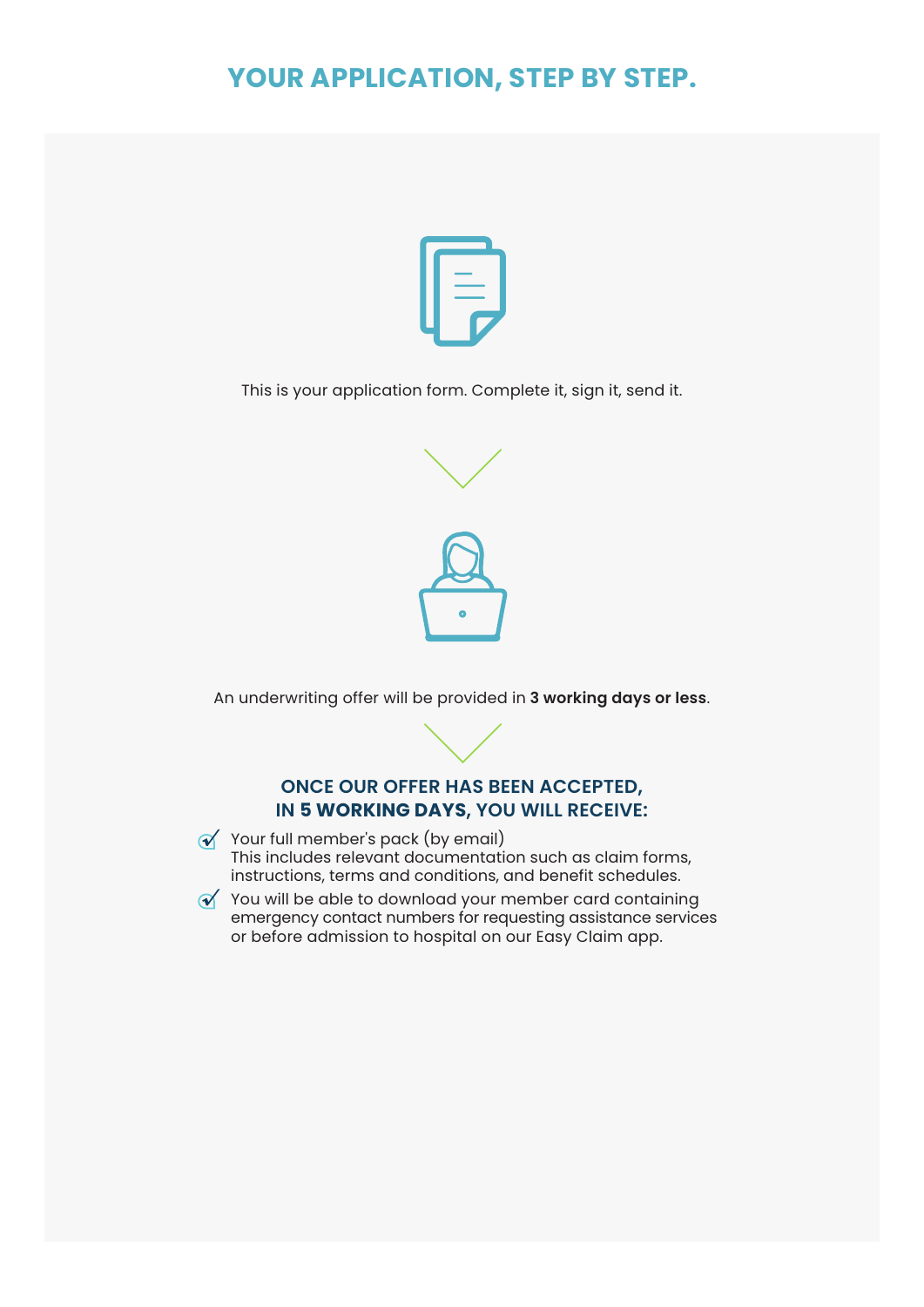| <b>1. YOUR DETAILS</b> |
|------------------------|
|                        |

#### **IMPORTANT NOTICE**

The answers you give to the questions contained in this Application will form the basis of any insurance policy issued, and will be incorporated into the contract. It is essential that you give accurate, truthful, and complete information for all persons to be insured, as inaccuracies may jeopardise coverage or invalidate a claim. You are applying for **Continuous Personal Medical Exclusions (CPME)**, which means that any special terms, exclusions or loadings on your current/expiring health insurance policy will be carried over and applied to your new MyHEALTH policy. We may apply additional loading or exclusions based on the information declared below.

#### **APPLICANT'S DETAILS**

| Family Name:                              |                                                                                                                              |                  |           |                                                                                                                        |
|-------------------------------------------|------------------------------------------------------------------------------------------------------------------------------|------------------|-----------|------------------------------------------------------------------------------------------------------------------------|
| First Name(s):                            | ,我们也不会有一个人的事情。""我们的人,我们也不会有一个人的人,我们也不会有一个人的人,我们也不会有一个人的人,我们也不会有一个人的人,我们也不会有一个人的人                                             |                  |           |                                                                                                                        |
| Date of Birth:                            | DD / MM / YYYY                                                                                                               | Gender:          | Male $()$ | Female $\bigcirc$                                                                                                      |
| Height (cm):                              | <u>and the second control of the second control of the second control of the second control of</u>                           | Weight (kg):     |           |                                                                                                                        |
| Occupation:<br>(Specify nature of duties) | ,我们也不会有什么。""我们的人,我们也不会有什么?""我们的人,我们也不会有什么?""我们的人,我们也不会有什么?""我们的人,我们也不会有什么?""我们的人                                             |                  |           |                                                                                                                        |
| Smoker:                                   | Yes( l<br>No (                                                                                                               | Marital Status:  |           | <u> 1989 - Johann John Stone, markin film yn y brening yn y brening yn y brening yn y brening yn y brening y breni</u> |
| Nationality:                              |                                                                                                                              | ID/Passport No.: |           | <u> 1989 - Johann Barbara, marka a shekara tsa 1989 - An tsa 1989 - An tsa 1989 - An tsa 1989 - An tsa 1989 - An</u>   |
|                                           |                                                                                                                              |                  |           |                                                                                                                        |
| Postal Code:                              | <u> 1989 - Johann Stoff, deutscher Stoffen und der Stoffen und der Stoffen und der Stoffen und der Stoffen und der</u>       | Country:         |           | the control of the control of the control of the control of the control of the control of                              |
| <b>Usual Country</b><br>of Residence:     | If you wish to use a different mailing address please advise us                                                              |                  |           |                                                                                                                        |
| Tel:                                      |                                                                                                                              | Mobile:          |           |                                                                                                                        |
| Email:                                    | Important this amplitude used for conding your policy documents and olaims related communication which may include consitive |                  |           |                                                                                                                        |

**Important :** this email will be used for sending your policy documents and claims-related communication which may include sensitive medical information.

| <b>FAMILY MEMBERS TO BE INSURED</b>      |                 |                        |                 |                        |                 |                        |                 |                        |
|------------------------------------------|-----------------|------------------------|-----------------|------------------------|-----------------|------------------------|-----------------|------------------------|
|                                          |                 | <b>FAMILY MEMBER 1</b> |                 | <b>FAMILY MEMBER 2</b> |                 | <b>FAMILY MEMBER 3</b> |                 | <b>FAMILY MEMBER 4</b> |
| Family Name                              |                 |                        |                 |                        |                 |                        |                 |                        |
| First Name(s)                            |                 |                        |                 |                        |                 |                        |                 |                        |
| Date of Birth                            |                 | DD / MM / YYYY         |                 | DD / MM / YYYY         |                 | DD / MM / YYYY         |                 | DD / MM / YYYY         |
| Gender                                   | Male $\bigcirc$ | Female $\bigcirc$      | Male $\bigcirc$ | Female $\bigcirc$      | Male $\bigcirc$ | Female $\bigcirc$      | Male $\bigcirc$ | Female $\bigcirc$      |
| <b>Marital Status</b>                    |                 |                        |                 |                        |                 |                        |                 |                        |
| Relationship to<br>Applicant             |                 |                        |                 |                        |                 |                        |                 |                        |
| Nationality                              |                 |                        |                 |                        |                 |                        |                 |                        |
| Smoker                                   | Yes $\bigcirc$  | No                     | Yes $\bigcirc$  | No                     | Yes $\bigcirc$  | No                     | Yes $\bigcirc$  | No                     |
| ID/Passport No.                          |                 |                        |                 |                        |                 |                        |                 |                        |
| Occupation<br>(Specify nature of duties) |                 |                        |                 |                        |                 |                        |                 |                        |
| Height & Weight                          | cm              | kg                     | cm              | kg                     | cm              | kg                     | cm              | kg                     |

Please use separate sheet if necessary. Please advise us if any Family Members to be insured do not live at the Applicant's Residential Address.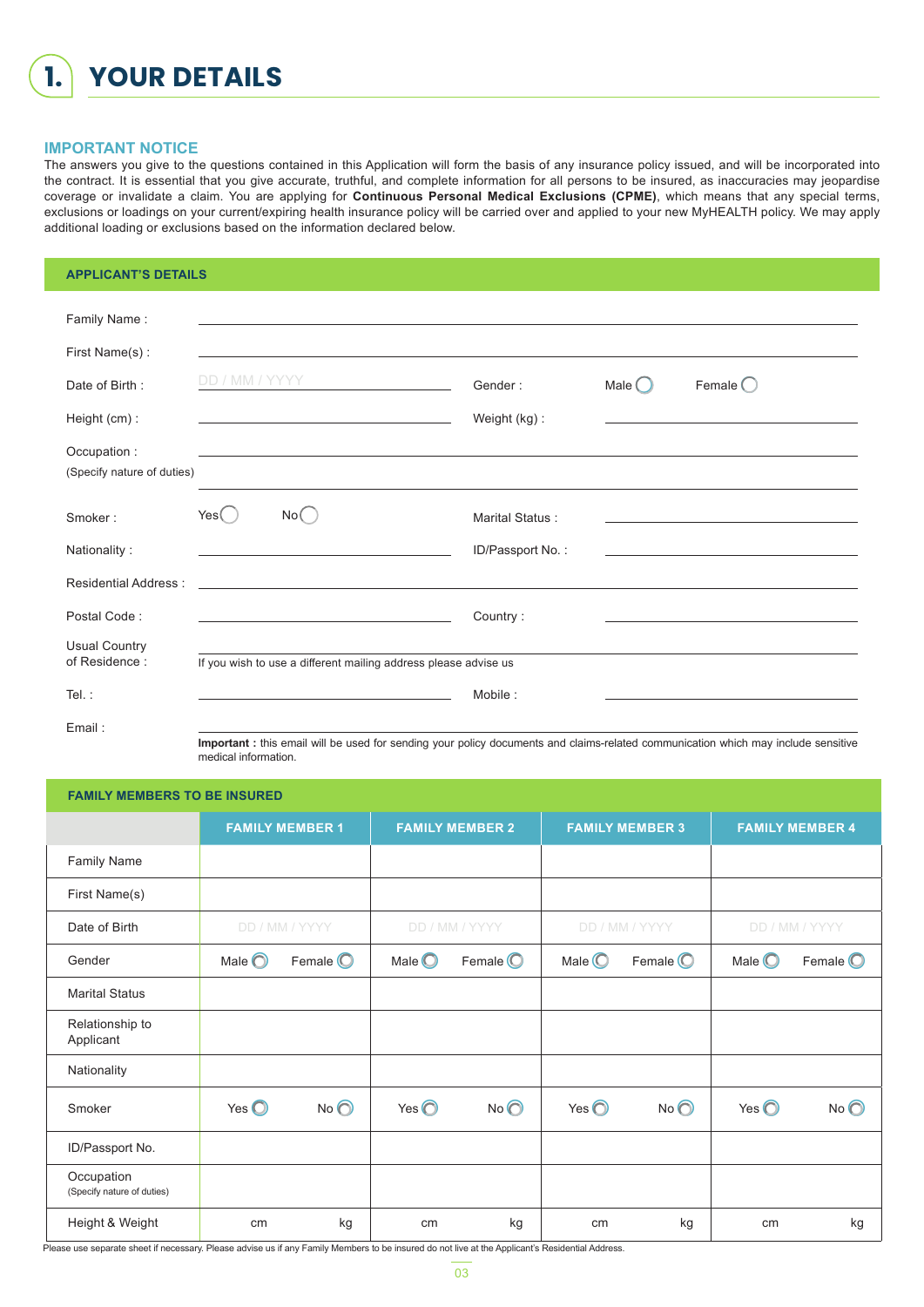# **2. YOUR COVER**

| STEP <sub>1</sub>                                                    | <b>SELECT YOUR COVER</b><br>The following modules form the base of your policy. Each member has the flexibility to select the cover they want.                                                                                                                                                       |                                                                                                                                                                                                                                                                                                                                                                                                                      |                                                                                                                                                                                                                                                                                        |                                                                                                                                                                                                                                                                           |                                                                                                                                                                                                                                                                           |  |
|----------------------------------------------------------------------|------------------------------------------------------------------------------------------------------------------------------------------------------------------------------------------------------------------------------------------------------------------------------------------------------|----------------------------------------------------------------------------------------------------------------------------------------------------------------------------------------------------------------------------------------------------------------------------------------------------------------------------------------------------------------------------------------------------------------------|----------------------------------------------------------------------------------------------------------------------------------------------------------------------------------------------------------------------------------------------------------------------------------------|---------------------------------------------------------------------------------------------------------------------------------------------------------------------------------------------------------------------------------------------------------------------------|---------------------------------------------------------------------------------------------------------------------------------------------------------------------------------------------------------------------------------------------------------------------------|--|
|                                                                      |                                                                                                                                                                                                                                                                                                      | If dependants will have the same cover as the Applicant, please tick here $\circ$ and complete cover options for the Applicant only.                                                                                                                                                                                                                                                                                 |                                                                                                                                                                                                                                                                                        |                                                                                                                                                                                                                                                                           |                                                                                                                                                                                                                                                                           |  |
| <b>MODULES</b>                                                       | <b>APPLICANT</b>                                                                                                                                                                                                                                                                                     | <b>FAMILY MEMBER 1</b>                                                                                                                                                                                                                                                                                                                                                                                               | <b>FAMILY MEMBER 2</b>                                                                                                                                                                                                                                                                 | <b>FAMILY MEMBER 3</b>                                                                                                                                                                                                                                                    | <b>FAMILY MEMBER 4</b>                                                                                                                                                                                                                                                    |  |
| Hospital & Surgery                                                   | <b>Essential 3M</b><br>$\circ$<br>$\odot$<br>Essential 16M<br>Extensive<br>$\circ$<br>$\circledcirc$<br>Elite                                                                                                                                                                                        | <b>Essential 3M</b><br>n<br>Essential 16M<br>Extensive<br>$\bullet$<br>Elite                                                                                                                                                                                                                                                                                                                                         | <b>Essential 3M</b><br>$\bigcirc$<br><b>Essential 16M</b><br>C<br>Extensive<br>$\circ$<br>Elite                                                                                                                                                                                        | <b>Essential 3M</b><br>O<br>Essential 16M<br>Extensive<br>O<br>Elite<br>$\boldsymbol{\Theta}$                                                                                                                                                                             | <b>Essential 3M</b><br>$\circ$<br>C<br>Essential 16M<br>Extensive<br>O<br>$\bullet$<br>Elite                                                                                                                                                                              |  |
| <b>Annual Deductible</b>                                             | O<br>Nil<br>THB 16,375<br>C<br>THB 32,750<br>C<br>THB 81,875<br>$\mathbb{C}$<br>C<br>THB 163,750<br>THB 327,500<br>C                                                                                                                                                                                 | Nil<br>O<br>THB 16,375<br>O<br>THB 32,750<br>THB 81,875<br>O<br>THB 163,750<br>THB 327,500<br>O<br>• Your selected deductible applies to the Hospital and Surgery module only.                                                                                                                                                                                                                                       | O<br>Nil<br>THB 16,375<br>$\mathbb C$<br>THB 32,750<br>C<br>THB 81,875<br>C<br>THB 163,750<br>THB 327,500                                                                                                                                                                              | $\bullet$<br>Nil<br>O<br>THB 16,375<br>THB 32,750<br>O<br>THB 81,875<br>n<br>THB 163,750<br>THB 327,500                                                                                                                                                                   | $\bullet$<br>Nil<br>O<br>THB 16,375<br>THB 32,750<br>O<br>THB 81,875<br>O<br>THB 163,750<br>THB 327,500                                                                                                                                                                   |  |
| Area of Cover                                                        | Europe & ASEAN<br>$\subset$<br>excluding SG<br>Worldwide<br>$\circ$<br>excluding USA<br>C<br>Worldwide                                                                                                                                                                                               | Europe & ASEAN<br>excluding SG<br>Worldwide<br>∩<br>excluding USA<br>O<br>Worldwide<br>. The area of cover chosen will apply to all modules selected.<br>• Services rendered outside of the area of cover are covered up to THB 1,637,500 per period of insurance, only if they are directly caused by sudden illness<br>or injury occurring during the first 30 travel days of any trip outside your area of cover. | Europe & ASEAN<br>O<br>excluding SG<br>Worldwide<br>$\bigcirc$<br>excluding USA<br>C<br>Worldwide                                                                                                                                                                                      | Europe & ASEAN<br>$\bigcirc$<br>excluding SG<br>Worldwide<br>O<br>excluding USA<br>O<br>Worldwide                                                                                                                                                                         | Europe & ASEAN<br>$\bigcirc$<br>excluding SG<br>Worldwide<br>$\bigcirc$<br>excluding USA<br>O<br>Worldwide                                                                                                                                                                |  |
| STEP <sub>2</sub>                                                    | <b>SELECT YOUR OPTIONAL MODULES</b><br>The following modules are optional. Each member has the flexibility to select the cover they want.                                                                                                                                                            |                                                                                                                                                                                                                                                                                                                                                                                                                      |                                                                                                                                                                                                                                                                                        |                                                                                                                                                                                                                                                                           |                                                                                                                                                                                                                                                                           |  |
| <b>MODULES</b>                                                       | If dependants will have the same cover as the proposer, please tick here $\circ$ and complete cover options for the Applicant only.<br><b>FAMILY MEMBER 1</b><br><b>FAMILY MEMBER 2</b><br><b>FAMILY MEMBER 3</b><br><b>APPLICANT</b>                                                                |                                                                                                                                                                                                                                                                                                                                                                                                                      |                                                                                                                                                                                                                                                                                        |                                                                                                                                                                                                                                                                           | <b>FAMILY MEMBER 4</b>                                                                                                                                                                                                                                                    |  |
| Outpatient                                                           | $\circ$<br>Core<br>Full Cover in<br>Panel facilities only<br><b>Essential with</b><br>$\bf{O}$<br>nil coinsurance<br>$\mathbf C$<br>20% coinsurance<br><b>Extensive with</b><br>$\bf\Theta$<br>nil coinsurance<br>O<br>20% coinsurance<br>Elite with<br>nil coinsurance<br>O<br>O<br>20% coinsurance | $\circ$<br>Core<br>Full Cover in<br>Panel facilities only<br><b>Essential with</b><br>$\mathbb C$<br>nil coinsurance<br>O<br>20% coinsurance<br><b>Extensive with</b><br>U<br>nil coinsurance<br>O<br>20% coinsurance<br>Elite with<br>Ó<br>nil coinsurance<br>$\mathbb C$<br>20% coinsurance                                                                                                                        | $\bigcirc$<br>Core<br>Full Cover in<br>Panel facilities only<br><b>Essential with</b><br>$\mathbb C$<br>nil coinsurance<br>C<br>20% coinsurance<br><b>Extensive with</b><br>U<br>nil coinsurance<br>U<br>20% coinsurance<br>Elite with<br>C<br>nil coinsurance<br>C<br>20% coinsurance | Core<br>$\circ$<br>Full Cover in<br>Panel facilities only<br><b>Essential with</b><br>O<br>nil coinsurance<br>C<br>20% coinsurance<br><b>Extensive with</b><br>U<br>nil coinsurance<br>O<br>20% coinsurance<br>Elite with<br>Ó<br>nil coinsurance<br>O<br>20% coinsurance | Core<br>$\circ$<br>Full Cover in<br>Panel facilities only<br><b>Essential with</b><br>O<br>nil coinsurance<br>O<br>20% coinsurance<br><b>Extensive with</b><br>U<br>nil coinsurance<br>Ó<br>20% coinsurance<br>Elite with<br>nil coinsurance<br>u<br>U<br>20% coinsurance |  |
|                                                                      |                                                                                                                                                                                                                                                                                                      | . The 20% coinsurance only applies to your Outpatient module.<br>. If you selected Essential, Extensive or Elite Outpatient with 20% coinsurance, the coinsurance will be waived within our Panel Network.                                                                                                                                                                                                           |                                                                                                                                                                                                                                                                                        |                                                                                                                                                                                                                                                                           |                                                                                                                                                                                                                                                                           |  |
| Dental and/or<br>Optical<br>Optical included with<br>Elite plan only | Essential<br>$\circ$<br><b>Extensive</b><br>O<br>Elite<br>O                                                                                                                                                                                                                                          | <b>Essential</b><br>O<br><b>Extensive</b><br>O<br>Elite<br>C                                                                                                                                                                                                                                                                                                                                                         | Essential<br>O<br>Extensive<br>Elite<br>O                                                                                                                                                                                                                                              | Essential<br>O<br>Extensive<br>O<br>Elite<br>O                                                                                                                                                                                                                            | Essential<br>O<br>Extensive<br>O<br>Elite<br>O                                                                                                                                                                                                                            |  |
| Maternity                                                            | THB 163,750<br>O<br>THB 327,500<br>C<br>THB 491,250<br>basis, plus an optional Outpatient module.                                                                                                                                                                                                    | THB 163,750<br>O<br>THB 327,500<br>O<br>THB 491,250<br>O<br>. Important: Available to women between 19 to 45 years of age who have selected at minimum an Extensive or Elite Hospital and Surgery on a NIL deductible                                                                                                                                                                                                | THB 163,750<br>O<br>THB 327,500<br>THB 491,250                                                                                                                                                                                                                                         | THB 163,750<br>O<br>THB 327,500<br>THB 491,250                                                                                                                                                                                                                            | THB 163,750<br>O<br>THB 327,500<br>THB 491,250                                                                                                                                                                                                                            |  |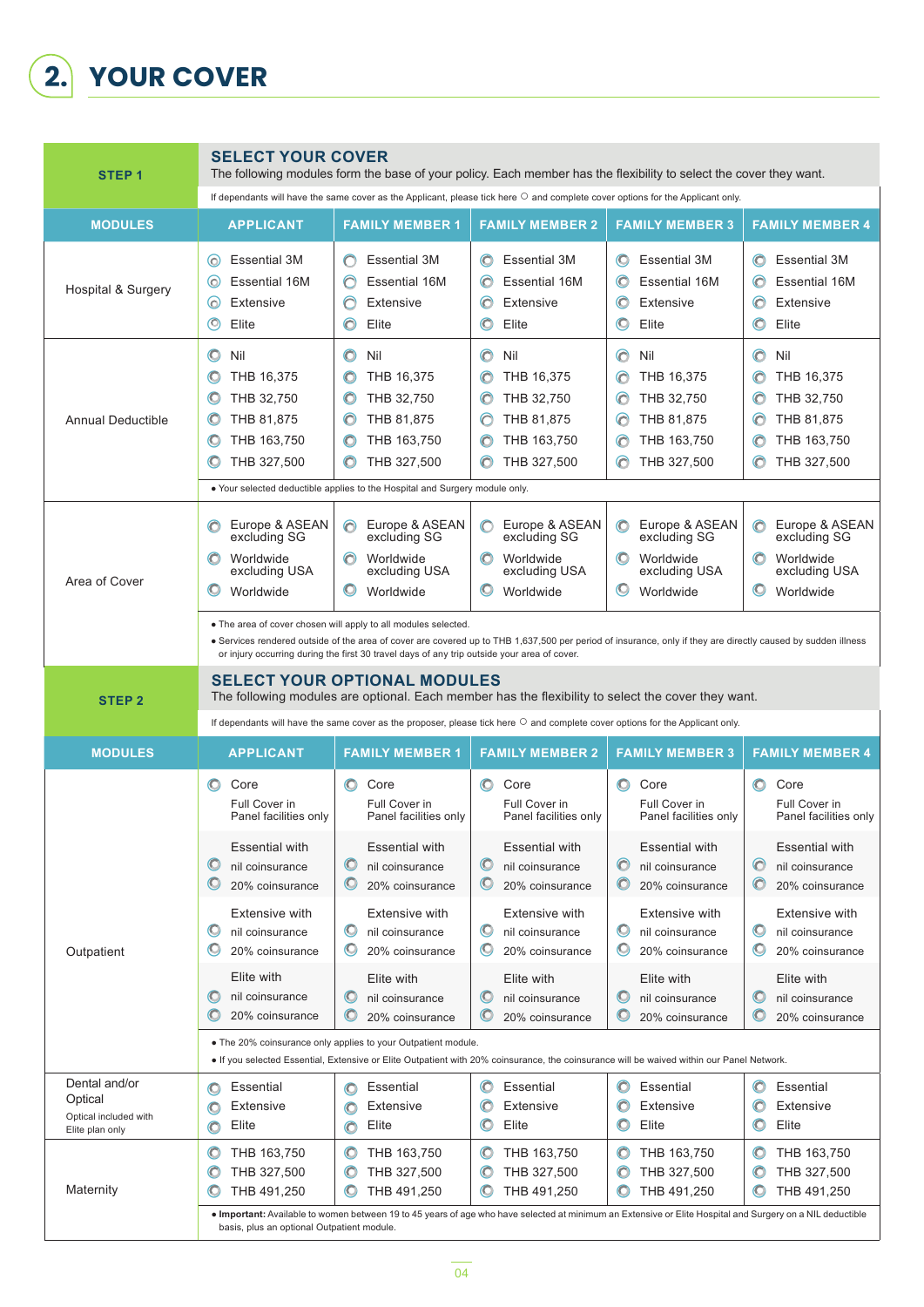## **ประกาศที่ สำ คัญ IMPORTANT NOTICE**

โปรดดูคำนิยามสำคัญข้างล่างนี้เพื่อให้จดจำในเวลาที่คุณกรอกแบบสอบถามทางการแพทย์ ในกรณีที่มีข้อสงสัย หรือถ้าคุณไม่แน่ใจ โปรดติดต่อเราที่ <mark>contact.th@april.com</mark> การรักษาทางการแพทย์ที่เกี่ยวกับคำถามภายในคำขอนี้ต้องมีการประกาศไว้ด้วยโดยไม่คำนึงถึงว่าเหตุการณ์ที่เกิดขึ้นได้เกิดขึ้นในวันที่ใดหรือวันที่รักษาทางการแพทย์เป็นวันที่ใด

Please find below important definitions to have in mind when you complete the Medical Questionnaire. In case of doubt, or if you are unsure, please do not hesitate to contact us at **contact.th@april.com** Medical treatments related to the questions within this application must be declared regardless of date of occurrence or treatment date.

### **สภาพที่ มีอยู่ก่อน Pre-existing Condition**

สภาพที่มีอยู่ก่อน คือโรคใด ๆ ความเจ็บป่วยหรือการบาดเจ็บหรืออาการใด ๆ (และโรคแทรกซ้อนนั้น ๆ) ที่มีลักษณะพิเศษอย่างหนึ่งอย่างใดหรือหลายอย่างดังต่อไปนี้: Pre-existing conditions i.e. any disease, illness or injury or symptoms (and complications thereof) that has one or more of the following characteristics:

- › สามารถคาดการณ์ได้ Was foreseeable
- › เห็นได้อย่างชัดเจน Clearly showed itself
- › คุณมีสัญญาณหรืออาการหรือคุณทราบเกี่ ยวกับสภาพนั้ น ๆ You have had signs or symptoms or you were aware of the condition
- › คุณได้รับการรักษาหรือขอคำแนะนำทางการแพทย์เรื่องสภาพดังกล่าวหรือสภาพที่เกี่ยวข้อง (รวมทั้งการตรวจสุขภาพทางการแพทย์) You have received treatment for or sought medical advice on the condition or a related condition (including medical check ups)
- › เท่าที่ คุณทราบอย่างดีที่ สุด คุณทราบว่าคุณมีสภาพเช่นนั้ น To the best of your knowledge you were aware you had
- › คุณต้องมีบันทึกติดตามอาการหรือคำ�แนะนำ�ทางการแพทย์ที่ ได้รับการยอมรับโดยทั่ วไป Requires monitoring according to generally accepted medical advice or opinion

## **สภาพเรื้ อรัง Chronic Condition**

โรค ความเจ็บป่ วยหรือการบาดเจ็บที่ มีลักษณะอย่างใดอย่างหนึ่ งดังต่อต่อไปนี้ A disease, illness or injury that has one or more of the following characteristics:

- › จะต้องมีการบันทึกติดตามทางการแพทย์ที่ต่อเนื่องหรือระยะยาวผ่านการปรึกษาหารือ หรือการตรวจสอบ การตรวจร่างกายและ/หรือการทดสอบ หรือ It needs ongoing or long-term monitoring through consultations, examinations, check-ups and/or tests; or
- › จะต้องมีการควบคุมอย่างต่อเนื่ อง หรือในระยะยาวหรือบรรเทาอาการต่าง ๆ หรือ It needs ongoing or long-term control or relief of symptoms; or
- › คุณจะต้องมีการฟื้ นฟูหรือฝึ กอบรมเป็ นพิเศษเพื่ อรับมือกับสภาพเรื้ อรัง หรือ You need to be rehabilitated or specially trained to cope with it; or
- › ยังคงมีสภาพนั้ นอยู่อย่างไม่มีกำ�หนด หรือ It continues indefinitely; or
- › เท่าที่ ทราบยังไม่มีการรักษาสภาพเรื้ อรังนั้ น หรือ It has no known cure; or
- › สภาพเรื้ อรังนั้ นกลับมาอีกหรือมีแนวโน้มว่าจะกลับมาอีก It comes back or is likely to come back;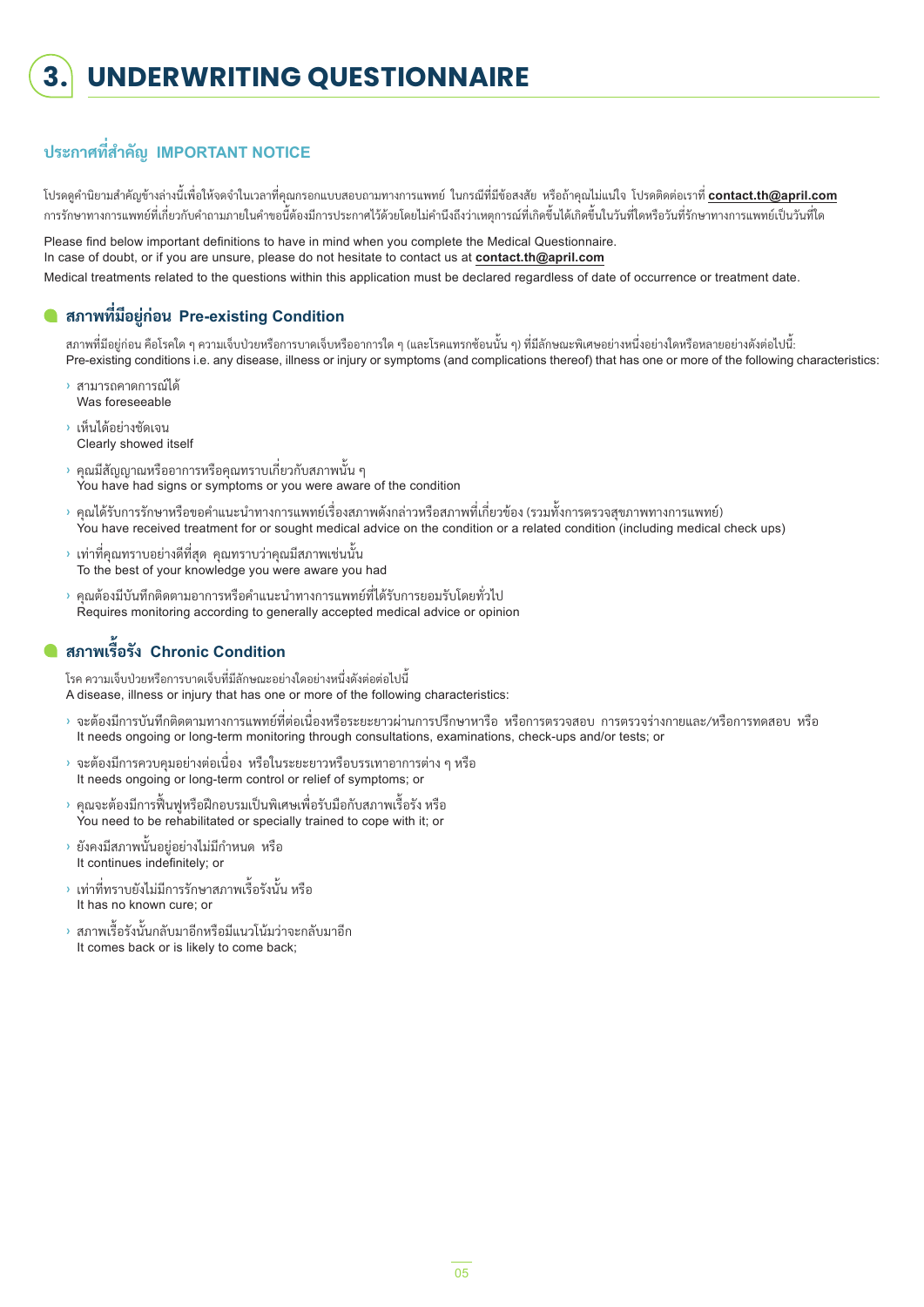

# **3. UNDERWRITING QUESTIONNAIRE - CONTINUED**

| <b>INSURANCE AND</b><br><b>MEDICAL DETAILS</b>                                                                                                                                                                                                                                                                                                                                                                                | If the answer is Yes to any of the following questions, please provide full details.                                                                                                                                                                                                                                                                                                                     |     |             |        |  |
|-------------------------------------------------------------------------------------------------------------------------------------------------------------------------------------------------------------------------------------------------------------------------------------------------------------------------------------------------------------------------------------------------------------------------------|----------------------------------------------------------------------------------------------------------------------------------------------------------------------------------------------------------------------------------------------------------------------------------------------------------------------------------------------------------------------------------------------------------|-----|-------------|--------|--|
| Do you or any person to be insured currently have health insurance with another company?<br>If Yes, please provide details and attach all existing insurance certificates, schedules and endorsement relating to all persons to be insured.<br>CPME is only available to persons currently covered by an equivalent international medical insurance policy.                                                                   |                                                                                                                                                                                                                                                                                                                                                                                                          |     |             |        |  |
|                                                                                                                                                                                                                                                                                                                                                                                                                               |                                                                                                                                                                                                                                                                                                                                                                                                          |     |             |        |  |
|                                                                                                                                                                                                                                                                                                                                                                                                                               |                                                                                                                                                                                                                                                                                                                                                                                                          |     | Yes $(0)$   | No (O  |  |
| tests for cancer?                                                                                                                                                                                                                                                                                                                                                                                                             | Do you and any person to be insured have or have ever had any signs, symptoms, treatments, consultations, investigations, diagnostic                                                                                                                                                                                                                                                                     |     |             |        |  |
|                                                                                                                                                                                                                                                                                                                                                                                                                               |                                                                                                                                                                                                                                                                                                                                                                                                          |     |             |        |  |
|                                                                                                                                                                                                                                                                                                                                                                                                                               |                                                                                                                                                                                                                                                                                                                                                                                                          |     | Yes $\odot$ | No (0) |  |
| relation to chronic conditions?                                                                                                                                                                                                                                                                                                                                                                                               | Have you or any person to be insured been suffering from chronic conditions such as but not limited to polyps, cysts,<br>asthma, heart conditions, cerebral infarction/stroke, brain multiple sclerosis, renal failure, liver cirrhosis, autoimmune disease, joint<br>replacement, severe mental illness/Alzheimer's, Parkinson, Epilepsy, Down syndrome? Or ever made a claim against your insurance in |     |             |        |  |
|                                                                                                                                                                                                                                                                                                                                                                                                                               |                                                                                                                                                                                                                                                                                                                                                                                                          |     |             |        |  |
|                                                                                                                                                                                                                                                                                                                                                                                                                               |                                                                                                                                                                                                                                                                                                                                                                                                          |     | Yes $\odot$ | No (°  |  |
| b. it needs ongoing or long-term control or relief of symptoms; or<br>d. it continues indefinitely; or<br>e. it has no known cure; or<br>f. it comes back or is likely to come back.                                                                                                                                                                                                                                          | <b>Chronic condition:</b> A disease, illness or injury that has one or more of the following characteristics:<br>a. it needs ongoing or long-term monitoring through consultations, examinations, check-ups and/or tests; or<br>c. you need to be rehabilitated or specially trained to cope with it; or                                                                                                 |     |             |        |  |
| and/or chronic conditions?                                                                                                                                                                                                                                                                                                                                                                                                    | Do you or any person to be insured have any recent (12 months) hospitalisations or plan of surgery or treatment/consultation for cancer                                                                                                                                                                                                                                                                  |     |             |        |  |
|                                                                                                                                                                                                                                                                                                                                                                                                                               |                                                                                                                                                                                                                                                                                                                                                                                                          |     | Yes $\odot$ | No     |  |
|                                                                                                                                                                                                                                                                                                                                                                                                                               | Is anyone to be covered on this plan currently pregnant?                                                                                                                                                                                                                                                                                                                                                 |     |             |        |  |
|                                                                                                                                                                                                                                                                                                                                                                                                                               |                                                                                                                                                                                                                                                                                                                                                                                                          |     |             |        |  |
|                                                                                                                                                                                                                                                                                                                                                                                                                               |                                                                                                                                                                                                                                                                                                                                                                                                          |     | Yes $(0)$   | No(°)  |  |
| Please enter the following details about the usual/family doctor for each person to be insured. If you do not have a usual/family doctor,<br>please provide the names, addresses and contact information of medical providers you and your family members to be insured have seen<br>in the last 3 years. Use a separate sheet if necessary. If you have never seen a doctor in the past 3 years, please indicate that below. |                                                                                                                                                                                                                                                                                                                                                                                                          |     |             |        |  |
| Name                                                                                                                                                                                                                                                                                                                                                                                                                          |                                                                                                                                                                                                                                                                                                                                                                                                          |     |             |        |  |
|                                                                                                                                                                                                                                                                                                                                                                                                                               |                                                                                                                                                                                                                                                                                                                                                                                                          |     |             |        |  |
| Address                                                                                                                                                                                                                                                                                                                                                                                                                       |                                                                                                                                                                                                                                                                                                                                                                                                          |     |             |        |  |
| Telephone                                                                                                                                                                                                                                                                                                                                                                                                                     |                                                                                                                                                                                                                                                                                                                                                                                                          | Fax |             |        |  |
| Email                                                                                                                                                                                                                                                                                                                                                                                                                         |                                                                                                                                                                                                                                                                                                                                                                                                          |     |             |        |  |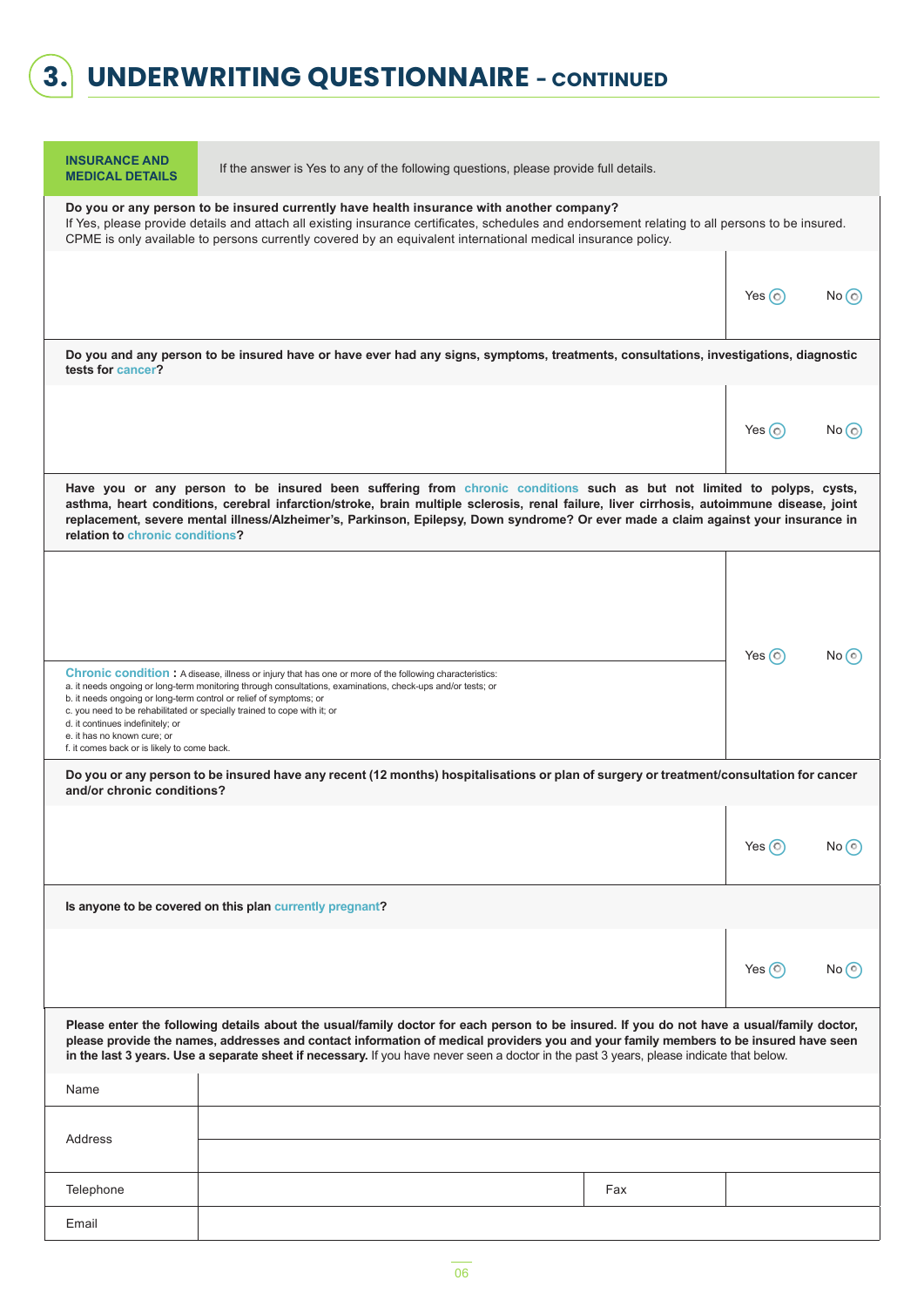

# **3. UNDERWRITING QUESTIONNAIRE - CONTINUED**

**ADDITIONAL SPACE FOR FURTHER REMARKS** You may use this space for any further comments about any medical conditions you have or have suffered from. Please remember to enclose any supporting documents with your application.

#### **COMMENCEMENT DATE**

Date: DD / MM / YYYY

We cannot backdate cover to a date earlier than the date you accept our final offer.

| <b>INTERMEDIARY ACCESS</b>                                                                                                                                                       |  |                          |  |       |  |
|----------------------------------------------------------------------------------------------------------------------------------------------------------------------------------|--|--------------------------|--|-------|--|
| Would you like your insurance intermediary to have access to your policy details and claims transactions through their<br>Yes $\mathcal O$<br>online account at april.hk/portal? |  |                          |  |       |  |
| Do you authorise us to discuss and/or share claims and medical information with your insurance intermediary?                                                                     |  |                          |  | No (( |  |
| <b>Intermediary Name</b>                                                                                                                                                         |  | <b>Intermediary Code</b> |  |       |  |
| Company Name                                                                                                                                                                     |  | Telephone                |  |       |  |
| Email                                                                                                                                                                            |  |                          |  |       |  |

| <b>CLAIM REIMBURSEMENT</b>                                                         |  | Please provide your banking details for claim reimbursement. |             |  |       |                         |                                                                                                                                                                                                  |
|------------------------------------------------------------------------------------|--|--------------------------------------------------------------|-------------|--|-------|-------------------------|--------------------------------------------------------------------------------------------------------------------------------------------------------------------------------------------------|
| <b>Bank Name</b>                                                                   |  |                                                              |             |  |       |                         |                                                                                                                                                                                                  |
| <b>Bank Address</b>                                                                |  |                                                              |             |  |       |                         |                                                                                                                                                                                                  |
| A/C Name                                                                           |  |                                                              |             |  |       | A/C No.                 |                                                                                                                                                                                                  |
| Currency                                                                           |  | USD<br>THB<br>$\sim$                                         | $\odot$ EUR |  | C GBP | responsibility to bear. | For all other currencies, please check with APRIL Thailand.<br>For international transfers to a foreign bank, note that your bank<br>may charge you fees for each transaction which will be your |
| The following information must be provided for bank accounts outside of Thailand : |  |                                                              |             |  |       |                         |                                                                                                                                                                                                  |
| Sort Code                                                                          |  |                                                              |             |  |       | <b>BIC (Swift) Code</b> |                                                                                                                                                                                                  |
| <b>Corresponding Bank</b><br>Details<br>(if applicable)                            |  |                                                              |             |  |       |                         |                                                                                                                                                                                                  |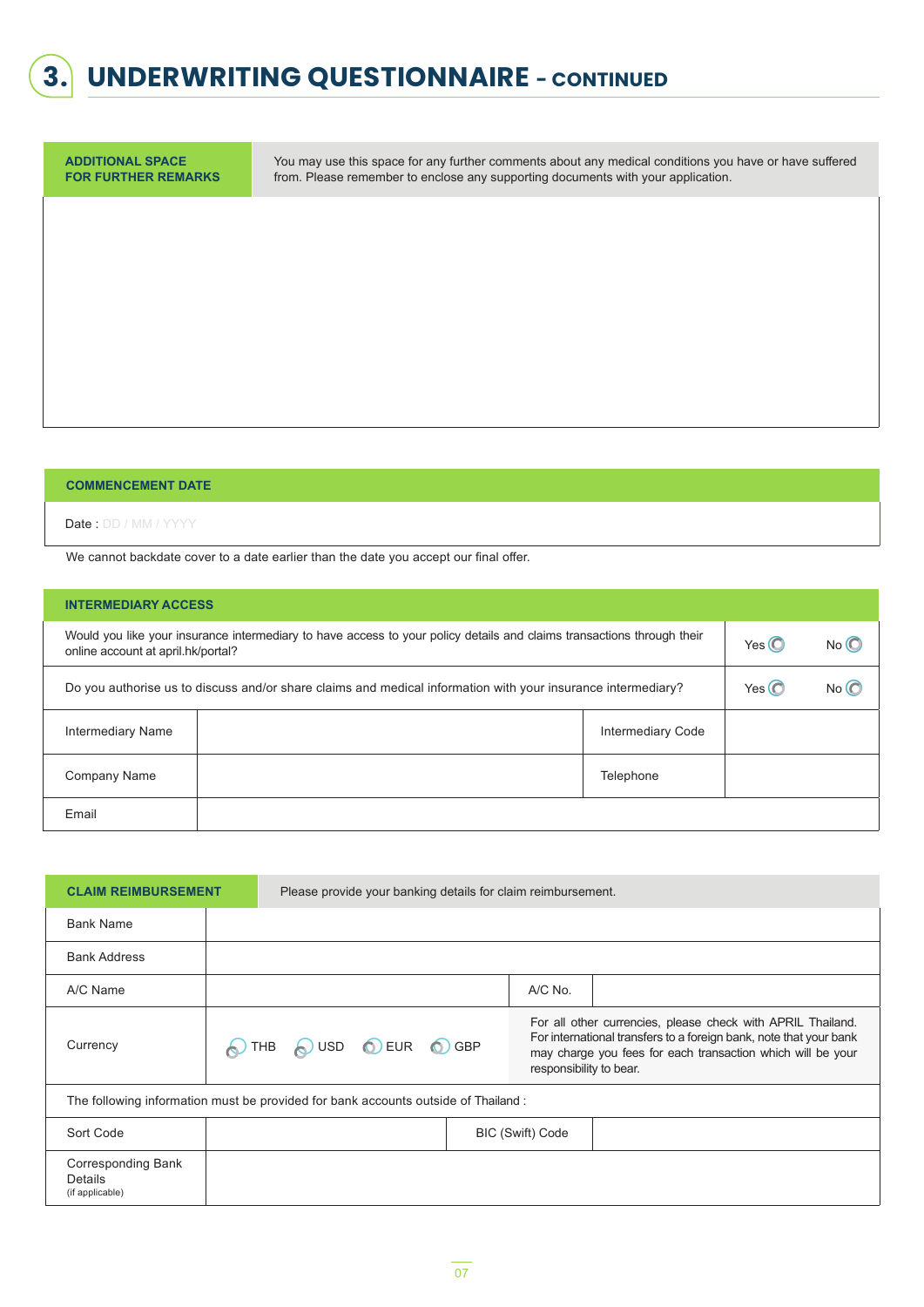

Please select the frequency in which you wish to pay your premiums.

| <b>PAYMENT METHODS</b>                      |                                                           |                                       |                                |
|---------------------------------------------|-----------------------------------------------------------|---------------------------------------|--------------------------------|
|                                             | <b>CREDIT CARD</b><br>(Visa / Mastercard)<br>2% surcharge | <b>CHEQUE OR</b><br><b>BANK DRAFT</b> | <b>BANK</b><br><b>TRANSFER</b> |
| <b>Please select one</b><br>payment method: |                                                           |                                       |                                |

#### **CHEQUE OR BANK DRAFT**

• Cheques should be made payable to "LMG Insurance Public Company Limited".

• Please indicate the policyholder's name, policy number and debit note number on the back of the cheque.

#### • Please send payment to:

**APRIL Assistance (Thailand) Co Ltd** 518/3 Maneeya Center North 10th Floor Pleonchit Road, Lumpini, Pathumwan Bangkok 10330, Thailand

#### **BANK TRANSFER**

• Transfers should be made in THB. Please send full payment to:

#### **Thai Baht (THB) Account**

**LMG INSURANCE PUBLIC COMPANY LIMITED**

BANGKOK BANK PUBLIC COMPANY LIMITED / BANGKAPI BRANCH

Account No : 105 - 322089 - 1 - CURRENT ACCOUNT Swift Code : BKKBTHBK

1. All bank charges will be borne by the remitter.

- 2. Please indicate your Policy Number and Debit Note number as a payment detail to your banker.
- 3. Please send the slip of payment with your Policy Number, name and debit note to us for our accounting records and to issue an Official Receipt.

#### **PLEASE SEND COMPLETED FORM TO APRIL ASSISTANCE (THAILAND) CO LTD.**

#### **APRIL Assistance (Thailand) Co Ltd.**

518/3 Maneeya Center North 10th Floor Pleonchit Road, Lumpini, Pathumwan Bangkok 10330, Thailand Tel: +66 2022 9170 | Fax: +66 2 022 9112 Email: contact.th@april.com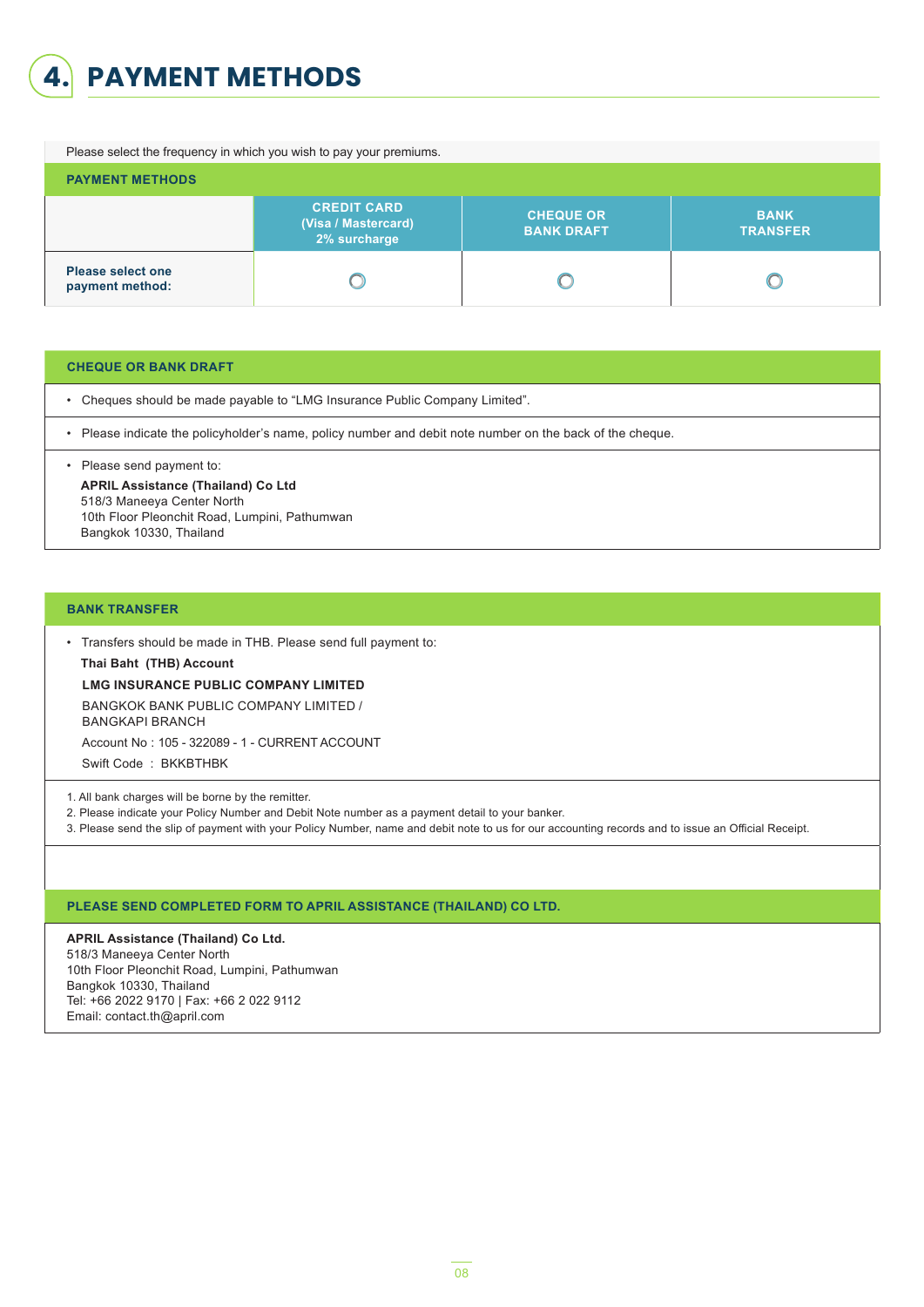## **5. ACKNOWLEDGEMENT & PERSONAL DATA PROTECTION ACT (PDPA)**

บริษัทฯ ขอสงวนสิทธิ์ในการขอข้อมูลเพิ่มเติมในส่วนที่เกี่ยวกับคำเรียกร้องใด ๆ รวมถึงการกรอกในส่วนใดๆ ของแบบฟอร์มคำเรียกร้อง (ถ้าเหมาะสม) บริษัทฯ อาจขอรับข้อมูลเกี่ยวกับสุขภาพทางการแพทย์ท่านก่อนตัดสินใจเกี่ยวกับคำเรียกร้องของท่าน

The Company reserves the right to ask for additional information in respect of any claim, including the completion of any section of a claim form, if appropriate. The Company may also obtain information about your medical health before making a decision about your claim.

ข้าพเจ้าขอรับรองว่า ข้อความข้างต้นนี้เป็นความจริงทุกประการ ข้าพเจ้าเข้าใจว่าเบี้ยประกันภัยที่บริษัทฯ ได้เสนอมานั้น ได้เสนอโดยยึดถือว่า ข้าพเจ้าและครอบครัวของข้าพเจ้าพำนักอาศัยประจำอยู่ในประเทศไทย หากถ้อยแถลงของข้าพเจ้าเป็นเท็จหรือปกปิดไม่แจ้งความจริง ข้าพเจ้ายินยอมให้บริษัทบอกเลิกสัญญาได้ นอกจากนี้ข้าพเจ้าขอมอบอำนาจให้ บริษัท แอลเอ็มจี ประกันภัย จำกัด(มหาชน) ในการร้องขอ หรือทุราบข้อมูล หรือถ่ายสำเนาจากบันทึกประวัติการรักษาพยาบาล และสุขภาพร่างกายของข้าพเจ้าได้จากแพทย์ โรงพยาบาล หรือสถานพยาบาลเวชกรรม หรือองค์กรอื่นใด ที่มีการบันทึก หรือหรือทำพยัง หรือสุขภาพของข้าพเจ้า เสมือนหนึ่งข้าพเจ้าได้กระทำเอง สำเนาภาพถ่ายของหนังสือมอบอำนาจนี้ให้มีผลสมบูรณ์เช่นเดียวกับต้างกรบระกับข้ามจะมีผสกุ้มครองเมื่อได้รับการตอบรับจากบริษัทฯ

All the above statements are true and complete to the best of my knowledge and belief and I understand that the company, believing them to be such, will rely on them. I further understand that the premiums quoted above, or elsewhere, unless otherwise advised by LMG Insurance, are quoted in respect of me and my family being resident in Thailand. I do hereby appoint LMG Insurance as the Attorney-in-face to request copies or any kind of information regarding my health records or health condition from any physician, healthcare provider, or any organization on my behalf until completion.

A photocopy of this statement shall be as effective and valid as the original. I understand that this insurance will not commence until the company has approved my application.

ข้าพเจ้ายินยอมให้บริษัทฯ จัดเก็บ ใช้ และเปิดเผย ข้อเท็จจริงเกี่ยวกับสุขภาพและข้อมูลของข้าพเจ้าต่อ สำนักงานคณะกรรมการกำกับและส่งเสริมการประกอบธุรกิจ ประกันภัย เพื่ อประโยชน์ในการกำ�กับดูแลธุรกิจประกันภัย

I agree that LMG Insurance may collect, use, and disclose my information to the Office of Insurance Commission for the purpose of insurance system governance.

| ลายมือชื่อ SIGNATURE                                                                                                                                | ลายมือชื่อ SIGNATURE                                               |
|-----------------------------------------------------------------------------------------------------------------------------------------------------|--------------------------------------------------------------------|
|                                                                                                                                                     |                                                                    |
|                                                                                                                                                     |                                                                    |
|                                                                                                                                                     |                                                                    |
| ผู้ขอเอาประกันภัย Insured                                                                                                                           | ผู้กระทำการแทน* Authorize Person*                                  |
|                                                                                                                                                     |                                                                    |
|                                                                                                                                                     |                                                                    |
|                                                                                                                                                     |                                                                    |
| วันที่ เดือน ปี <b>Date</b>                                                                                                                         | วันที่ เดือน ปี Date                                               |
| DD / MM / YYYY                                                                                                                                      | DD / MM / YYYY                                                     |
| *หมายเหตุ: กรณีเป็นผู้กระทำการแทนต้องเป็นเฉพาะบิดา/มารดา/สามี/ภรรยา<br>/บุตรเท่านั้น,หากผู้ขอเอาประกันภัยอายุตำกว่า 20 ปี ต้องให้บิดา มารดา หรือผู้ | โปรดระบุความสัมพันธ์ Please specify relationship to Insured person |
| ปกครองลงชื่อด้วย                                                                                                                                    |                                                                    |
| *Remark: Authorize person must be Parent/ Spouse/ Child only,<br>If applicant age under 20 years old, guardian must sign                            |                                                                    |

#### คำ เตือนโดยสำ นักงานคณะกรรมการกำ กับและส่งเสริมการประกอบธุรกิจประกันภัย (คปภ.) **WARNING BY OFFICE OF INSURANCE COMMISSION**

ให้ตอบคำถามข้างต้นตามความจริงทุกข้อ มิฉะนั้นบริษัทอาจถือเป็นเหตุปฏิเสธไม่จ่ายค่าสินไหมทดแทนตามสัญญาประกันภัย ตามประมวลกฎหมายแพ่งและพาณิชย์มาตรา 865 The applicant must truthfully answer all questions. Any concealment or misrepresentation of the truth may result in the insurance company refusing to honor insurance claims, as per clause 865 of the Civil and Commercial Code.

ตัวแทนประกันวินาศภัย



License number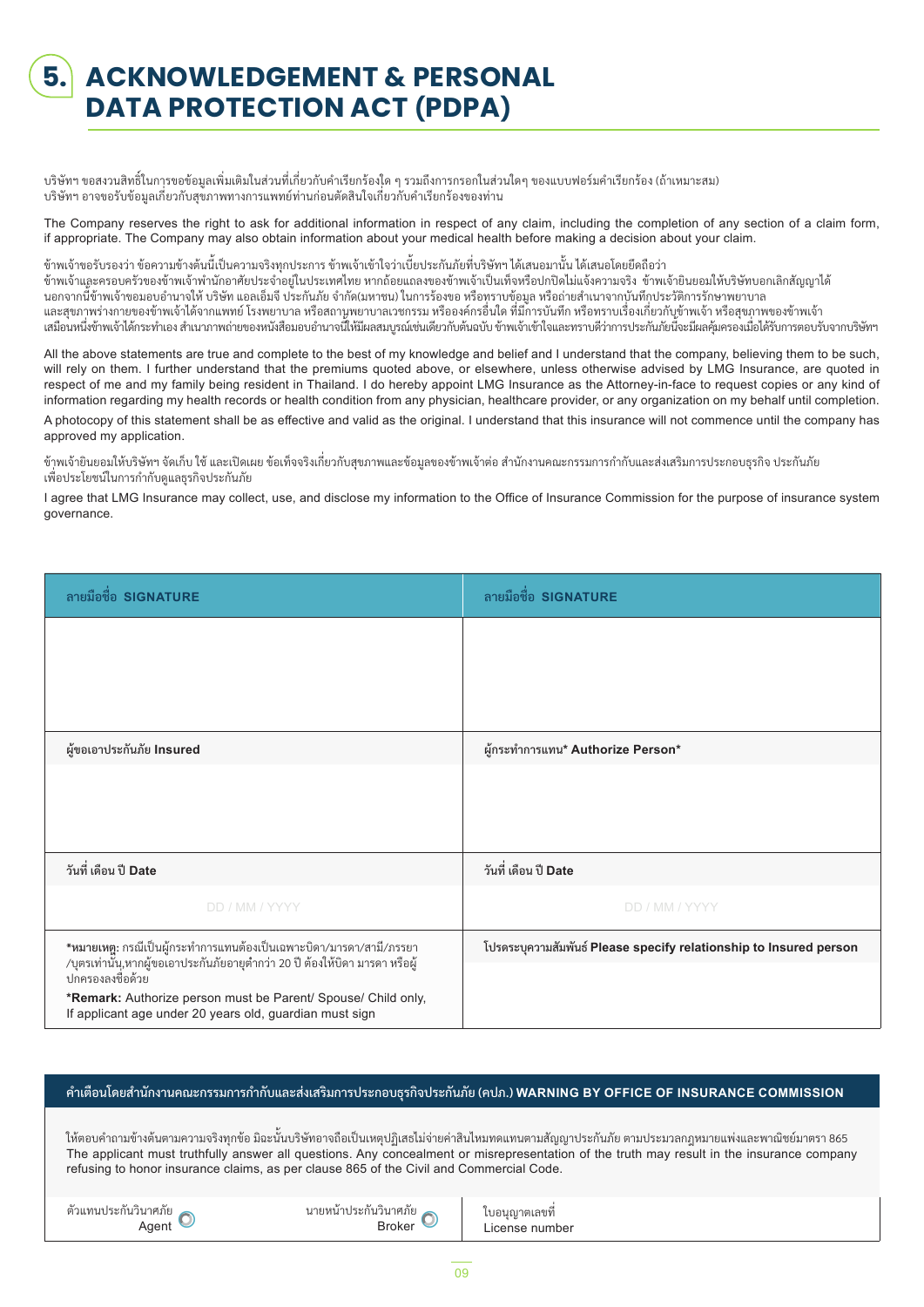Underwritten by:

LMG Insurance Public Company Limited 14th,15th,17th and 19th Floor, Jasmine City Building 2 Soi Sukhumvit 23, Sukhumvit RdKlongtoey Nua, Wattana Bangkok 10110, Thailand Tel: +662 661 6000 | Fax: +662 639 3907

Arranged and administered by:

MH TH 2022/05

APRIL Assistance (Thailand) Co Ltd. 518/3 Maneeya Center North 10th Floor Pleonchit Road, Lumpini, Pathumwan Bangkok 10330, Thailand Tel: +66 2022 9170 | Fax: +66 2 022 9112 Email: contact.th@april.com